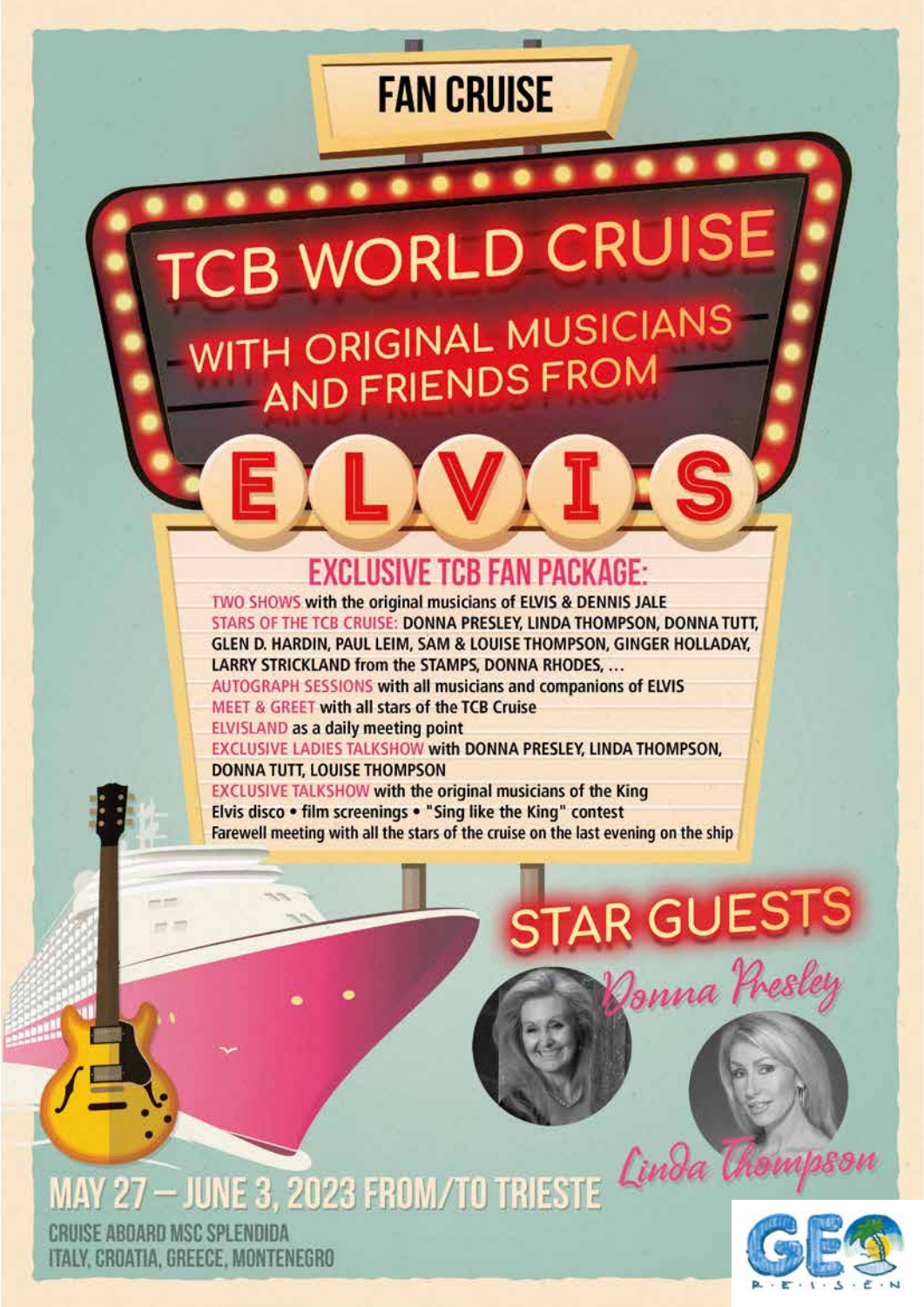

# Donna Presley

**Donna Kay Presley, cousin of the King grew up in Graceland and on Elvis' Circle G Ranch. She lived there until her wedding - and has lots of stories from Elvis Presley's private life. Stories that even the biggest fans have never heard.**

# Linda Thompson

**The former Miss Tennessee from Memphis met Elvis in 1972. Elvis**  was immediately "on fire" from the extremely fun-loving and **witty young lady and the two became a couple. For more than five years - until 1976 - Linda was always at Elvis' side. The longtime Elvis love is accompanied by her brother, the close Elvis frien<sup>d</sup> & bodyguard Sam Thompson. On the cruise, Linda - together with Louise Thompson - will talk about what was probably the most exciting, but also the most bizarre time of her life. She will resurrect a legend for the fans, as it will probably never happen again in the music world.**





### Sam Thompson

**Sam was a police officer in Memphis in 1972 when he was hired by Elvis as his personal security chief. There is no photo of Elvis on tour in which Sam Thompson is not to be seen, on the right, left or behind the King. Sam worked for Elvis until his death in 1977. After that he graduated from law school and**  was working as a "Judge" in Las Vegas, Nevada until **his retirement in 2010.**

### The exclusive TCB fan packagefor the real Cluis Fans

**On this cruise you will experience incredible things. You will get exclusive insights into the life of the King and his companions. Feel transported back to the 70s, when the original musicians were on stage together with Elvis. During your trip through the Mediterranean Sea, one highlight follows the next: autograph sessions, meet & greet with the stars, talk shows with intimate insights,...**

**The highlights are certainly the two concerts with Dennis Jale and the original musicians. A combination that has been promising pure rock'n'roll for years now. With the exclusive TCB fan package you also have access to Elvisland, dance in the Elvis disco, see the best films of the King on the big screen and have the opportunity**  to take part in the sensational "Sing like the King Contest". Nowhere else you are so close to Elvis - a special **package put together for the true Elvis fans.**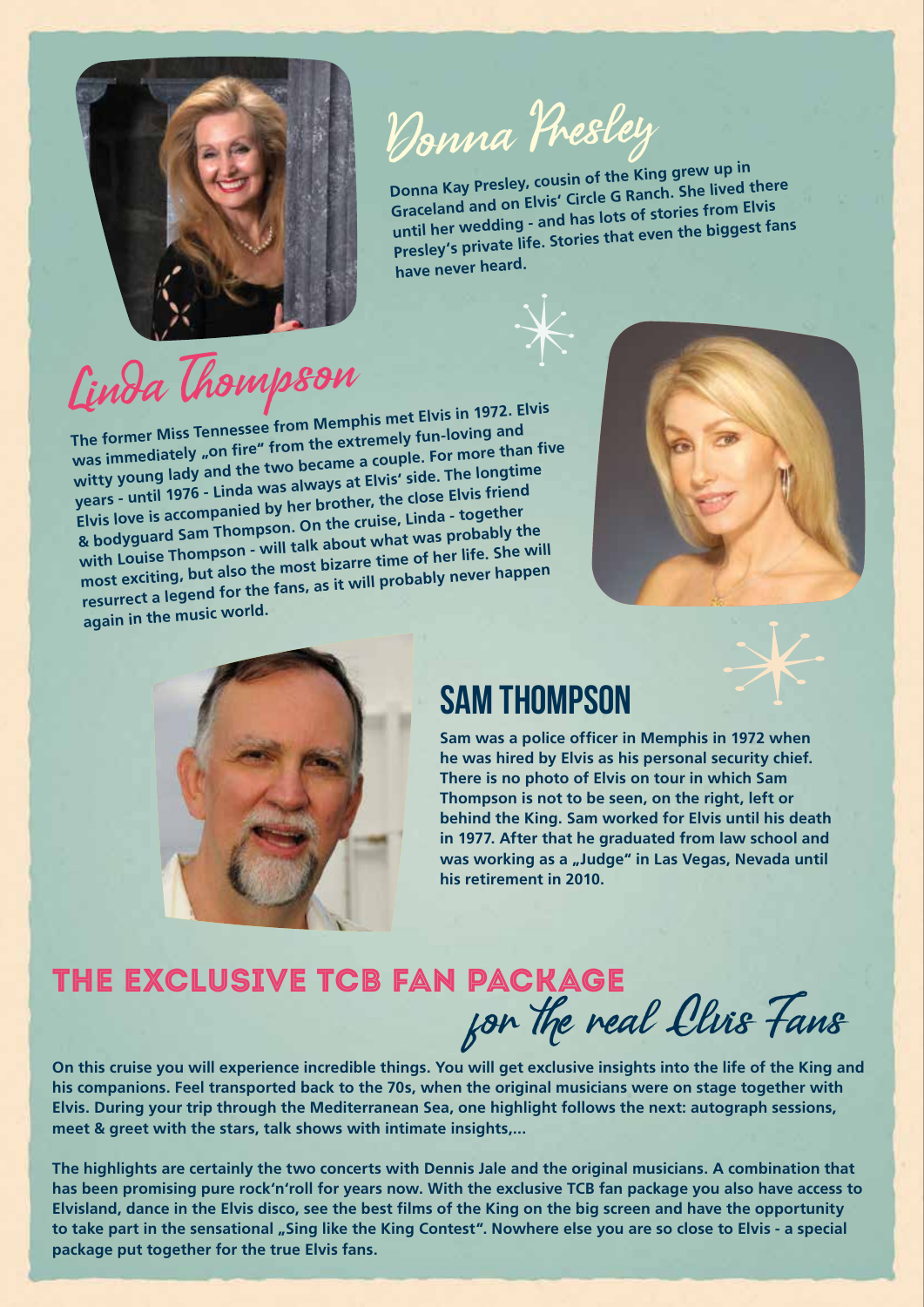### This cruise …

… is a tribute to the greatest entertainer of all time. **Musicians from the unforgettable singer's original band as well as some of his most loyal companions are on board and provide a journey through time with many insights into the King's life. A week you will never forget. Up close and personal with great artists and musicians, side by side with many of the most important people in Elvis' life. Look forward to days full of rock'n'roll!** 



### Dennis Jale

**Since 2003, the TCB Band has been performing together with Dennis Jale, Austria's best-known rock'n'roll entertainer. The Austrian multi-talent convinces not only as a performer, but also as a songwriter.** 

### **THE TCB BAND**

### Glen D. Hardin

**Described by Elvis as "the wildest man in crew, is Glen Hardin, too", he arranged many of the unforgettable singer's greatest hits. From 1970 - 1976 he was a permanent member of the TCB Band and quickly became a key figure.** 





### Paul Leim

**Paul Leim is a famous drummer who has worked with some of the biggest world stars and won countless music awards. He has been touring with the TCB Band since 2005, bringing the music of Elvis to life.**



**For almost nine years and over 1000 concerts, the TCB Band has been on stage together with Elvis. Even then it**  was said, "Elvis Presley only plays together with a very special kind of musicians - the best." Each one of them **was a legendary musician, together they were a sensation!** 



### Larry Strickland

**In 1974 Larry Strickland became a member of the legendary gospel group "JD Summner & Stamps Quartet". He accompanied Elvis on his last recordings - the Jungle Room Sessions - at Graceland and**  was "Live on Stage" with Elvis **until his last concert in June 1977!**

### DONNA TUTT

**Donna met the legendary Elvis drummer Ronnie Tutt in 1973 on the flight from L.A. to Hawaii. Only a few months later Ron & Donna were married and remained so for over 49 years until 2021.Donna accompanied the Elvis troop to the last concert and will tell us stories and anecdotes from her life with Ronnie & Elvis "On Tour" up close and authentic.**





### Ginger Holladay & Donna Rhodes

**1969 - American Sound Studios in Memphis, Tennessee. With them, the two very young, highly talented singers Ginger and Donna Rhodes. The rest is music history! Until 1975, the Holladay Sisters and Donna Rhodes accompanied the King in the studio and then worked with countless superstars.**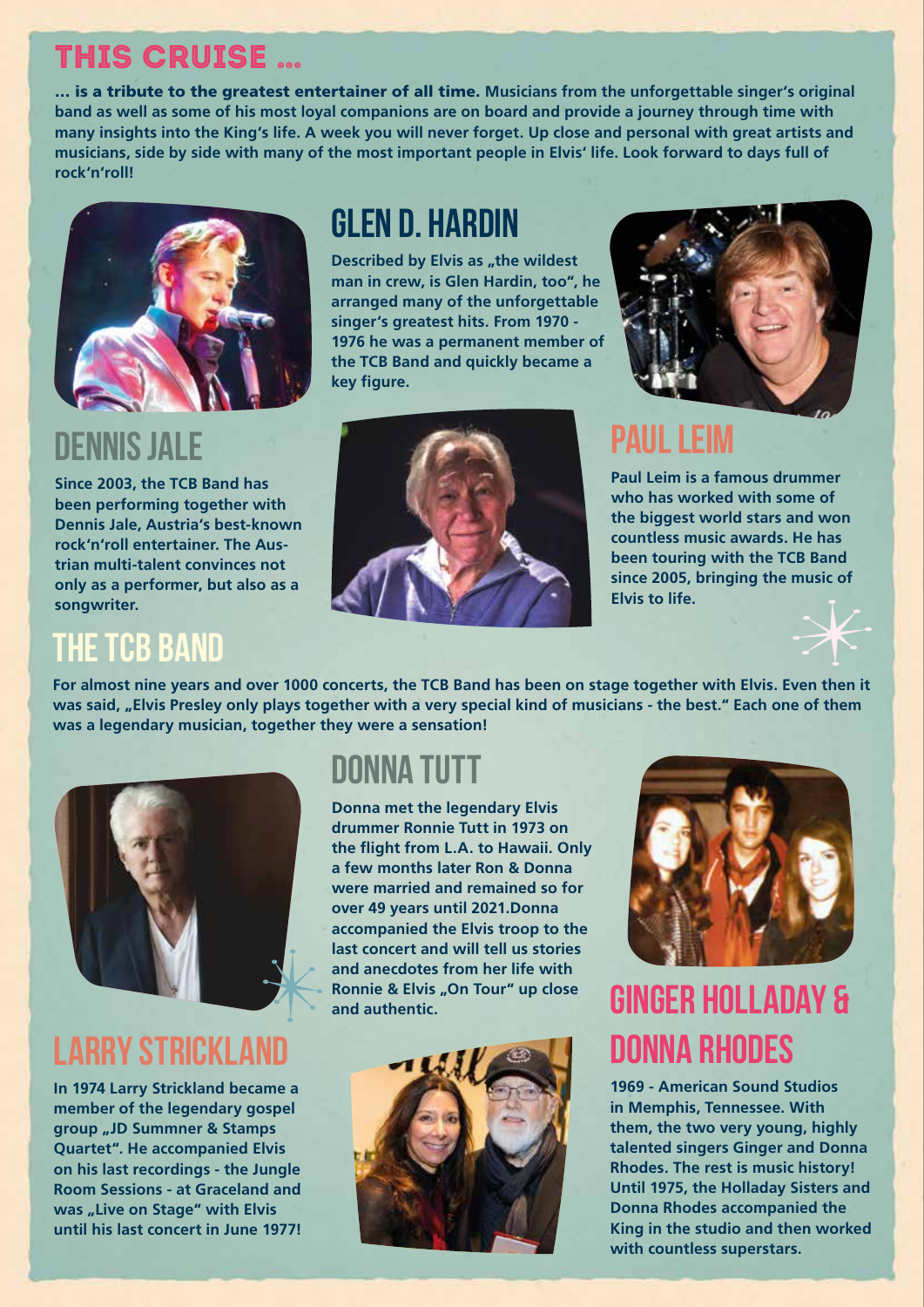### The MSC Splendida …

**… takes you in stylish luxury to the most desirable cruise destinations of the Eastern Mediterranean. The ship itself is a wonderful destination.**



- Total of 1,637 cabins for max. 4,363 passengers
- 18 decks, 14 of which are passenger decks
- Restaurant on 2 levels, buffet restaurant, specialty restaurants
- Bars and lounges
- Theater, shows, casino, slot machines, discotheque, shopping arcade,
- MSC Aurea Spa
- sun deck, 4 pools, jogging track, squash court, racing simulator, Panorama Gym, water slide

#### **Inside cabins,** from 17 m²

Easy on the travel budget without having to forego comfortable furnishings.



**Sea view cabins,** from 19 m², with window

Look forward to a view of the sea and daylight in your cabin.

**Balcony cabins,** from 20 m², with window

The ideal place to enjoy your cruise to the fullest. A cozy cabin with a private balcony overlooking the sea.

#### **All cabin categories are equipped as follows:**

• comfortable double bed (convertible into 2 single beds) • closet • bathroom with bathtub or shower / hairdryer • interactive TV • telephone, safe • Minibar • WLAN (for a fee)



If you wish another cabin category (e.g. single cabin, multi-bed cabin, suite,...), we will be happy to advise you.



### YOUR ITINERARY

**Look forward to unforgettable days in the Eastern Mediterranean.**

#### **Day 1, May 27, 2023, Trieste, Italy**

Arrival in Trieste until noon. Here our team will welcome you and help with embarkation. At 9 p.m., the MSC Splendida departs and days of rock'n'roll await you.

#### **Day 2, May 28, 2023, Ancona, Italy**

Ancona, the capital of the Marche region is full of historical sights that want to be discovered.

#### **Day 3, May 29, 2023, Dubrovnik, Croatia**

Today you'll linger in one of the most beautiful cities in the Mediterranean. Dubrovnik, the pearl of the Adriatic! The historic, narrow streets are surrounded by the medieval fortress.

#### **Day 4, May 30, 2023, Bari, Italy**

This ancient city offers a remarkable blend of old and new, with historic churches, castles, and squares, all within easy reach of modern galleries, stores, and museums.

#### Included services:

- Cruise aboard MSC Splendida as per program.
- All port taxes, fuel surcharges, registration fees and hotel service charge
- Accommodation in a cabin of the selected category with closet, bathroom with shower and hairdryer, air conditioning, interactive TV, telephone, safe and minibar; Wi-Fi for a fee
- Full board on board, specialty restaurants at extra charge
- All Inclusive beverage package Easy

#### **Day 5, May 31, 2023, Corfu, Greece**

Corfu, a jewel in the Mediterranean Sea. Relax on one of the beautiful sandy beaches or visit the former summer residence of "Sisi", Empress Elisabeth of Austria.

#### **Day 6, June 1, 2023, Kotor, Montenegro**

The 1000 m high cliffs of the Bay of Kotor are also called the southernmost fjord in Europe. The fascinating old town and glamorous buildings, such as the Rector's Palace, are worth a visit.

**Day 7, June 2, 2023, A day at sea** 

Enjoy the amenities on board and look forward to beautiful moments with the TCB Band.

**Day 8, June 3, 2023, Trieste, Italy** 

Arrive in Trieste at 08:00 and start your journey home after **breakfast** 

- Participation in all on-board events and use of on-board facilities and deck chairs
- Luggage transport at embarkation and disembarkation
- Child care from 3 17 years
- Customer service office open around the clock
- Excursion office with information on shore excursions
- German-speaking onboard assistance
- GEO travel documents
- Access control only the participants of the TCB World Cruise are allowed to visit the events of the fan package. to visit

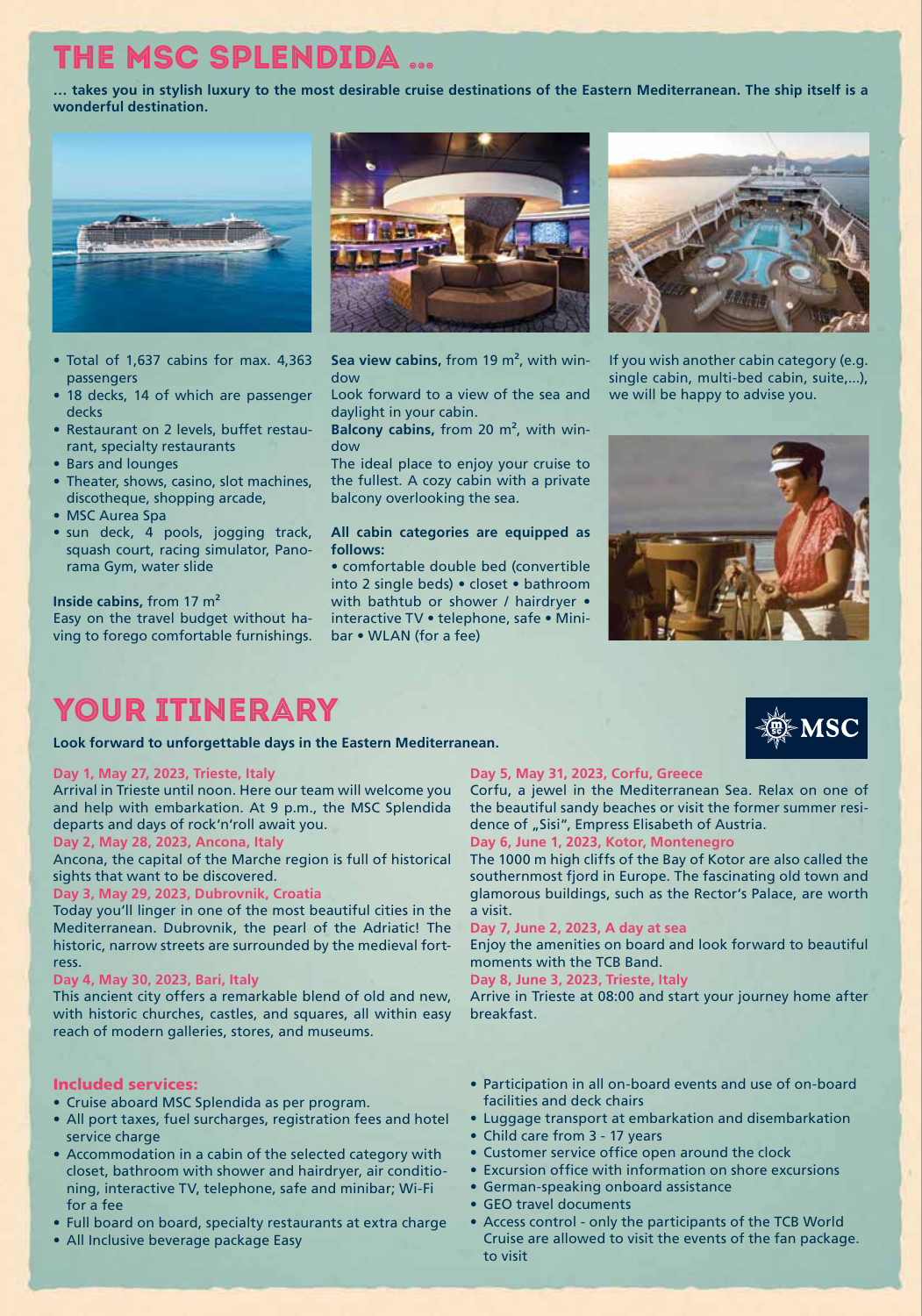#### TRAVEL PRICES PER PERSON

#### EARLY BOOKING DISCOUNT

|                           |               | For booking until June 30, 2022 | Prices as of July 1,2022 |
|---------------------------|---------------|---------------------------------|--------------------------|
| Inside cabin              | for 4 persons | <b>EUR 899</b>                  | <b>EUR 999</b>           |
|                           | for 2 persons | <b>EUR 999</b>                  | <b>EUR 1.099</b>         |
| <b>Outside cabin from</b> | for 2 persons | <b>EUR 1.199</b>                | <b>EUR 1.299</b>         |
| <b>Balcony cabin from</b> | for 2 persons | <b>EUR 1.299</b>                | <b>EUR 1.399</b>         |
| <b>Junior Suite</b>       | on request    |                                 |                          |

Prices for children up to 17.9 years on request. You book a cabin in the selected category. The cabin allocation takes place with the issuance of the travel documents, a pre-selection is not possible.

#### NOT INCLUDED SERVICES

- Journey to the port of Trieste
- Obligatory travel insurance with cancellation and corona protection
- Shore excursions during the cruise
- Personal expenses for spa, massage, hairdresser and extra drinks (plus 15% service charge)

#### INCLUDED FOR YOU

With your **Easy all-inclusive beverage package**, you'll enjoy a rich selection of house wines by the glass, draft beer, a choice of alcoholic and non-alcoholic cocktails, soft drinks and fruit juices by the glass, mineral water and classic hot beverages in numerous bars and restaurants on board.

#### ARRIVAL TO ITALY - TRIESTE

Please plan your arrival so that you are on time on the embarkation day. The GEO Reisen team will also be happy to assist you in booking your flight arrival. Prices and possibilities on request.

Bus from Vienna with stops (e.g. Wr. Neustadt, Graz) 250 EUR pP Bus from Nuremberg with stops (e.g. Munich, Salzburg, Villach) 270 pP (minimum number of participants per route)

Car parking at the port of Trieste: (approx. 15 EUR p.d.) https://www.triesteterminal.it/

WICHTIGE HINWEISE

**Price and tariff status:** March 2022 based on EURO.

**Prices subject to availability at the time of booking!** Subject to change according to the GEO travel conditions.

Registered in the organizer directory of the Federal Ministry for Digitalization and Economic Location (BMDW) under the GISA number 17860185.

The tour operator GEO Reisen & Erlebnis GmbH, Hofhaymer Allee 50, 5020 Salzburg, is registered in the Gewerbeinformationssystem Austria (GISA) under the GISA number 17860185 in accordance with the requirements of the Package Travel Act (PRG) and the Package Travel Ordinance (PRV) and has insolvency protection provided by Garant Raiffeisenverband Salzburg eGen, Schwarzstraße 13-15, 5020 Salzburg. Europäische Reiseversicherung AG, Kratochwjlestraße 4, 1220 Vienna Phone number: +43 (1) 317 25 00 Fax: +43 (1) 319 93 67 E-mail: rsv@ europaeische.at acts as the settlement agent. All claims must be submitted to the latter within 8 weeks of the occurrence of the events specified in § 1 Para. 3 of the PRV in the event of any other loss of entitlement. At the time of booking (but no earlier than 11 months before the end of the trip) a deposit of 20% of the tour price must be paid. The remaining payment is due at the earliest 20 days before the start of the trip step by step against handover of the travel documents.

This insolvency protection does not apply to contracts with parties other than GEO Reisen & Erlebnis GmbH, which can be fulfilled despite the insolvency of GEO Reisen & Erlebnis

GmbH. Short-term program/price changes, correction of printing and calculation errors as well as exchange rates are expressly reserved. All prices in EUR and per person (unless otherwise stated).

#### **Public liability insurance:**

R+V Allgemeine Versicherung AG 65193 Wiesbaden, www.ruv.de

#### **Dispute resolution procedure before consumer arbitration board:**

GEO Reisen does not participate in dispute resolution proceedings before a consumer arbitration board.

All information about flight times and airlines are subject to change! Local circumstances or current events are sometimes the reason for changes in the travel program. Provided that this does not result in any loss of service, it is the responsibility of the local tour leader or GEO tour guide to make changes to the itinerary.

For the special project TCB World Cruise (28.05. - 04.06.2023) separate GEO travel conditions apply. The organizer GEO Reisen & Erlebnis GmbH explicitly points out that a prevention of the artists for a special reason does not lead to a free or favored travel cancellation. The trip itself will take place in any case and is subject to the published cancellation policy. Should the fan package not be able to be completely fulfilled as a service part of the overall package in the unexpected case of the artist's cancellation, the organizer is only obligated to reimburse the fan package portion that has not been performed.

**Minimum number of participants:** 300 persons

**Small group surcharge:** if the minimum number of participants is not reached, the organizer reserves the right to cancel the trip or to increase the tour price by a maximum of 8% !

#### **Cancellation costs**

| up to 180. day before travel start | 20 %. |
|------------------------------------|-------|
| 179. to 90. day before departure   | 35 %. |
| 89th to 60th day before departure  | 70 %. |
| 59. to 30. day f.r.                | 85 %  |
| 29. to 10. day. f.r.               | 90 %  |
| 9. to 3. day p.r.                  | 95 %  |
| from 2nd day before departure      | 100 % |
| Flight tickets from                |       |
| the date of issue up to            | 100 % |

Expenses already made by the organizer and demonstrably non-refundable (e.g. visa procurement, non-refundable deposits for hotels and other services, tickets without refund possibility, etc.) are in any case to be paid in full by the customer in the event of cancellation.

#### **Visa and entry:**

For Austrian citizens the entry requirements according to https://www.bmeia.gv.at/reiseservices/laender/ for German citizens https:// www.auswaertiges-amt.de/de/ReiseUndSicherheit for Swiss citizens https://www.eda. admin.ch/eda/de/home/vertretungen-undreisehinweise/laenderunabhaengigereiseinformationen.html apply.

Travelers with other citizenship are requested to contact the travel consultant before booking.

The traveler is responsible for his travel documents in any case!

#### **Vaccinations and health:**

you the current offer on request.)

Book online in advance and pay by credit card. Flight e.g. from Frankfurt, Berlin, Hamburg, Cologne, Vienna, Zurich, Paris, London to Ljubjana or Venice from 250 EUR p.p. (Possible connecting flights, an overnight stay before or after the flight may be necessary due to the flight times. We will send

> For all guests from Schengen countries (12 years and older) the 2G-Plus regulation applies (complete Covid vaccination protection and negative RT-PCR test or antigen test). For guests 2 - 12 years old, negative RT-PCR test or antigen test applies. Digital entry registration for Italy. Information as of March 2022, please contact your GEO team for details.

For any vaccination decisions, please contact a trusted physician or the Institute of Tropical **Medicine** 

People with disabilities are asked to make us aware of this when booking. This trip is accessible.

#### **Insurance:**

Travel insurance with cancellation and corona protection is required for this booking. Either you already have sufficient insurance coverage or we will be happy to send you a suitable offer for this trip. Please contact your GEO team for detailed insurance conditions.

#### **Your contact person**

**Tour operator:** GEO Reisen & Erlebnis GmbH Hofhaymer Allee 40 5020 Salzburg Phone: +43 662 890 111 E-Mail: erlebnisreisen@georeisen.com Further information about the organizer as well as to the customer money security please refer to the GEO travel conditions and the imprint at

**www.georeisen.com**

Tour operator: GEO Reisen & Erlebnis GmbH **Hofhaymer Allee 40 5020 Salzburg – Austria T. +43 662 890 111 erlebnisreisen@georeisen.com www.georeisen.com/tcb-cruise**